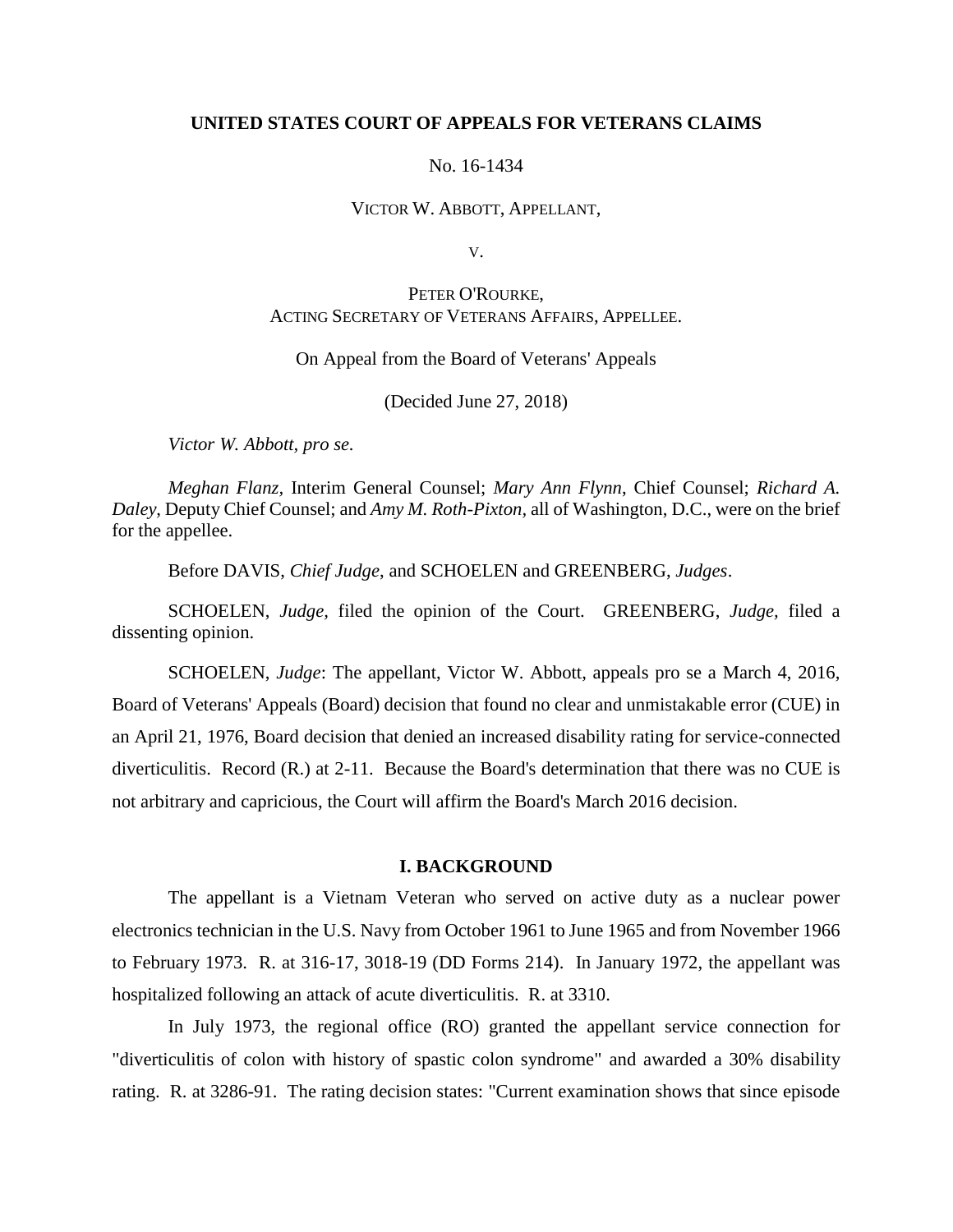of acute diverticulitis in [January] 1972 veteran has been having severe heartburn; no dysphagia. He has frequent episodes of non-bloody diarrhea. Report indicates that rectal [polyp] was removed."<sup>1</sup> R. at 3290.

During an April 1975 "routine future examination," an examiner observed that the appellant "[showed] not the slightest sign of poor nutrition," and found that the appellant's gastrointestinal series and blood sugar were normal. R. at 3238.

 In May 1975, the RO reduced the appellant's disability rating from 30% to 0%, finding that his symptoms no longer warranted a compensable evaluation. R. at 3225. The appellant appealed this determination. R. at 68-69, 3217.

In June 1975, a private examiner administered a barium enema with air contrast on the appellant, which revealed a normal colon with no diverticula or "undue fluoroscopic evidence of bowel irritability." R. at 3239. The examiner also found that the appellant appeared to be "in a great deal of distress" during the examination. *Id.* A February 1976 statement from the appellant's representative reflects that the appellant continued to have "frequent episodes of diarrhea and pain" and that this condition restricted the appellant's industrial and social activities. R. at 3146.

On April 21, 1976, the Board relied on the April 1975 "future examination" and June 1975 private examiner's findings to determine that "[e]ntitlement to an increased rating for diverticulosis of the colon has not been established." R. at 3139. The Board stated that

[i]n order to receive a compensable rating for the veteran's service-connected abnormality of his digestive system, Mr. Abbott must demonstrate symptomatology required by the rating schedule, in addition to merely subjective complaints. In this regard, in the absence of any showing of diverticula upon the recent barium enema, the Board is of the opinion that his noncompensable evaluation is commensurate with the clinical data.

# *Id*.

 $\overline{a}$ 

In March 2004, the appellant filed motions alleging CUE in the Board's April 1976 decision. *See* R. at 2652-55, 2738-39. In those motions, the appellant alleged that the 1976 Board committed CUE in considering a September 2000 compensation and pension examination and that the records did not contain his complaints of rectal pain. R. at 2653-54. The appellant alleged CUE in the "malpra[c]tice" of a physician connected to the September 2000 examination and to a

<sup>&</sup>lt;sup>1</sup> The RO also granted service connection for a rectal polyp and awarded a noncompensable disability rating. R. at 3291.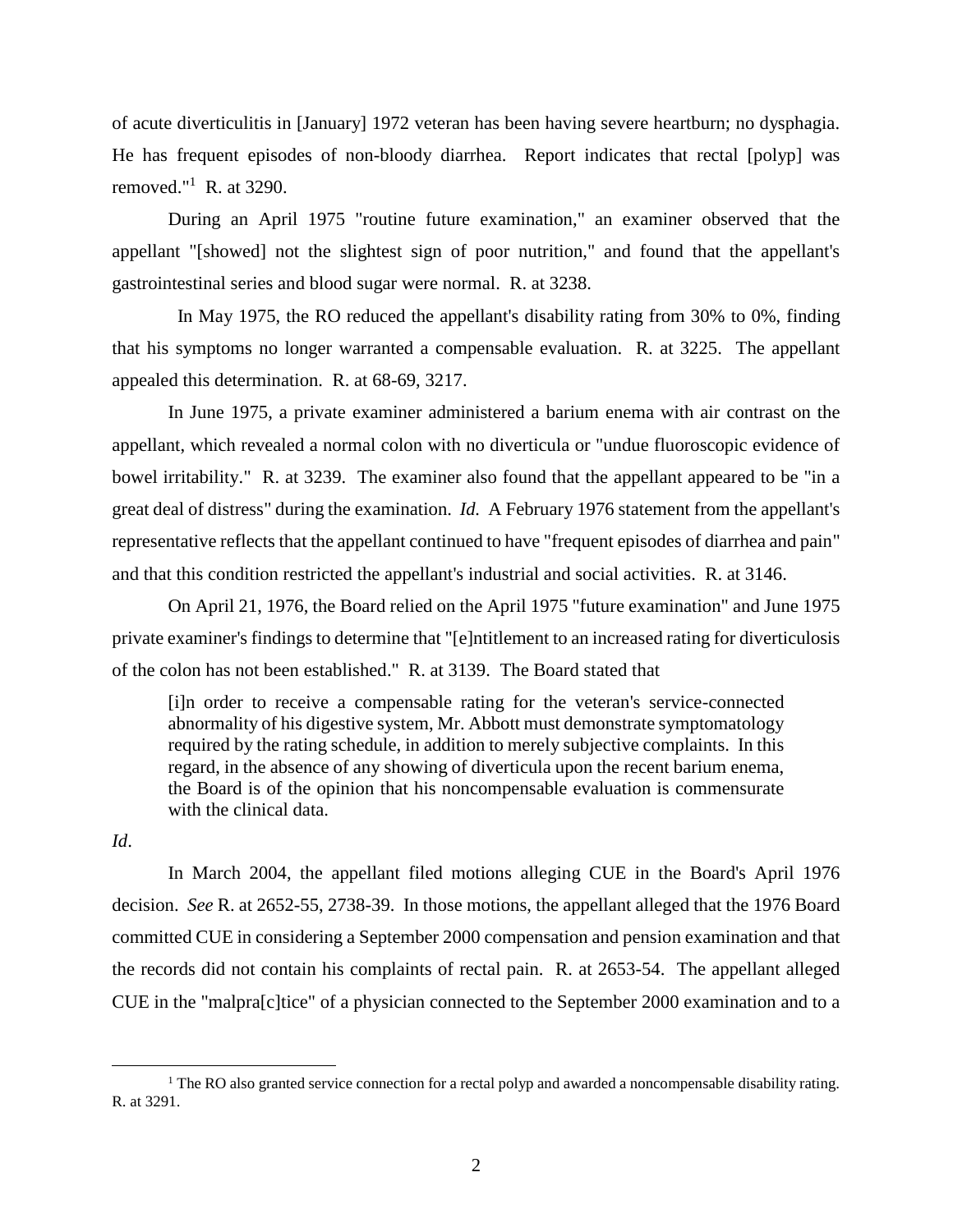January 1999 VA examination. R. at 2654. The appellant also alleged that the Board committed CUE by not ordering unspecified examinations before reducing his disability rating. R. at 2653, 2738. The appellant asserted that he had requested a "full and clear copy" of his file in January 2001 and had not yet received the copy. R. at 2738.

In December 2014, the appellant asserted that a letter from VA was incorrect because it named his former attorney, who no longer represented him on the date of the letter. R. at 318. In a September 2015 Board hearing, the appellant argued that the 1976 Board decision contained CUE because the VA hospital in Albuquerque did not run tests, including a barium enema test and a fiber glucose tolerance test, to determine whether his diverticulosis "was, in fact, still there." R. at 85-86, 88. The appellant also averred that a purported July 1975 examination had not been conducted and that documents related to the alleged examination were incorrect. R. at 87-91. He asserted that the 1976 Board decision also contained CUE because there were certain documents that the Board did not have before it and the correct facts were not before the Board. R. at 99.

In March 2016, the Board issued the decision on appeal, finding no CUE in the April 21, 1976, Board decision. R. at 2-11. The Board found that the appellant's allegation that VA had breached its duty to assist by failing to obtain a barium enema as part of the April 1975 examination did not constitute CUE. R. at 10. The Board further found that "[t]o the extent that the [v]eteran asserts he continued to experience vomiting and diarrhea and that the evidence supported a compensable rating, his arguments amount to no more than disagreement with how the facts were weighed (i.e., subjective complaints versus objective findings) and do[] not rise to the level of CUE." R. at 11. Finally, the Board found that the July 1975 physician statement appeared to have been of record at the time of the decision; even if it was not of record, it would have no bearing on the outcome of the decision. *Id.*

#### **II. ANALYSIS**

## A. Law

The applicable diagnostic code (DC) for diverticulitis provided:

| Severe, diarrhea, or alternating diarrhea and constipation with more |  |
|----------------------------------------------------------------------|--|
|                                                                      |  |
| Moderate, frequent episodes of bowel disturbance with abdominal      |  |
|                                                                      |  |
| Mild, disturbances of bowel function with occasional episodes of     |  |
|                                                                      |  |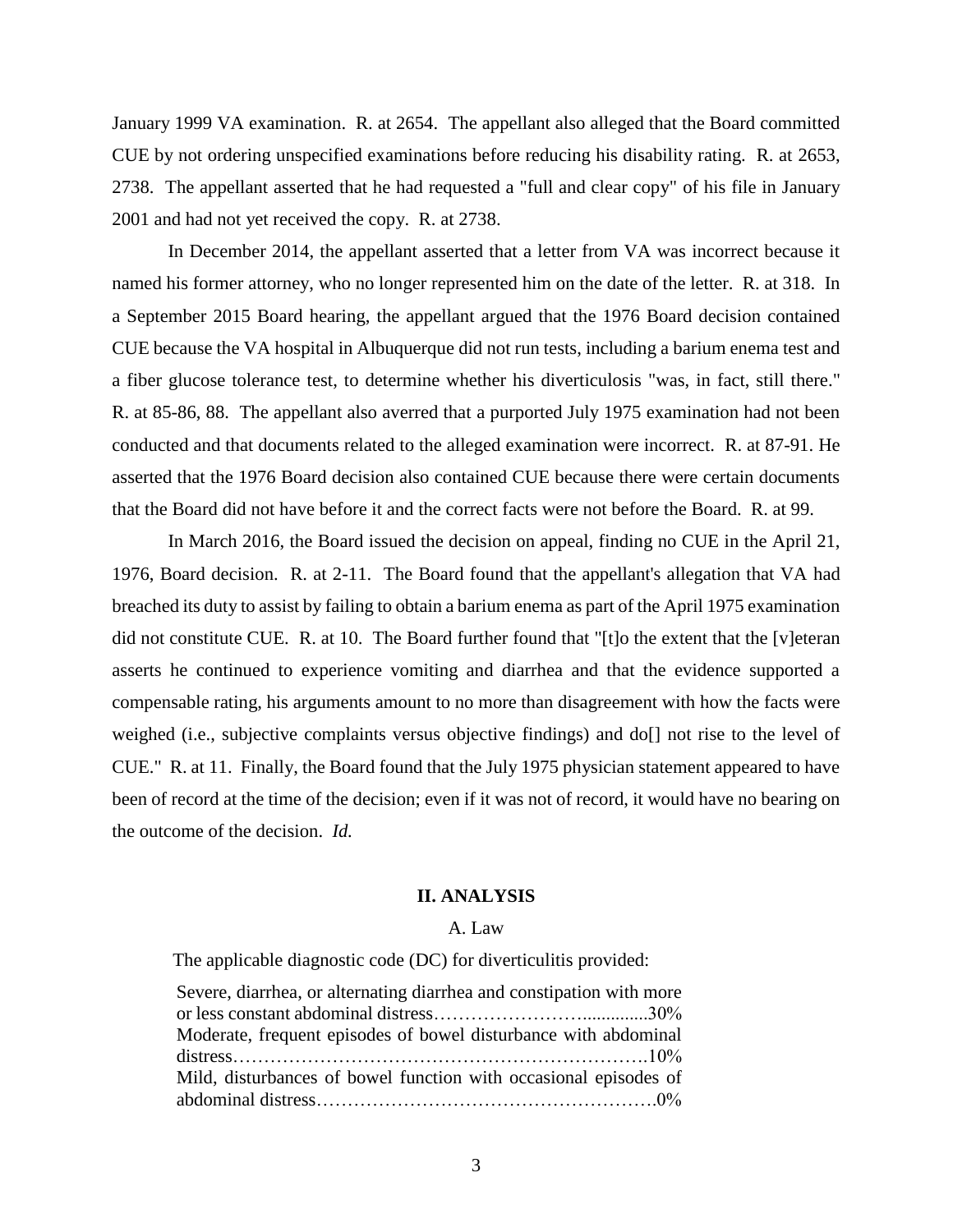38 C.F.R. § 4.114, DC 7319 (1975).<sup>2</sup>

 $\overline{a}$ 

A motion for revision on the basis of CUE is a collateral attack on a final RO or Board decision. *Disabled Am. Veterans v. Gober*, 234 F.3d 682, 696-98 (Fed. Cir. 2000). CUE is established when the following conditions are met: First, either (1) the correct facts in the record were not before the adjudicator, or (2) the existing statutory or regulatory provisions were incorrectly applied. *Damrel v. Brown*, 6 Vet.App. 242, 245 (1994). Second, the alleged error must be "undebatable," not merely "a disagreement as to how the facts were weighed or evaluated." *Russell v. Principi*, 3 Vet.App. 310, 313-14 (1992) (en banc). Finally, the commission of the alleged error must, at the time that decision was rendered, have "manifestly changed the outcome" of the decision. *Id*.; *see Bustos v. West*, 179 F.3d 1378, 1380 (Fed. Cir. 1999) (expressly adopting "manifestly changed the outcome" language in *Russell*); *see also King v. Shinseki*, 26 Vet.App. 433, 442 (2014) (citing *Russell*, 3 Vet.App. at 313-14) ("Whether it is reasonable to conclude that the outcome would have been different is not the standard that must be met for a motion alleging [CUE] to succeed. The governing law requires that the error be 'undebatable' and that the commission of the alleged error must have 'manifestly changed the outcome' of the decision.").

The Court's review of the Board's determination on the existence of CUE is limited to whether that conclusion was "arbitrary, capricious, an abuse of discretion, or otherwise not in accordance with the law" or unsupported by adequate reasons or bases. 38 U.S.C.  $\S$  7261(a)(3); *Russell*, 3 Vet.App. at 315. That standard of review "'contemplates de novo review of questions of law,'" including whether an applicable law or regulation was correctly applied. *Joyce v. Nicholson*, 19 Vet.App. 36, 43 (2005) (quoting *Kent v. Principi*, 389 F.3d 1380, 1384 (Fed. Cir. 2004)). However, the Court shall not "conduct a plenary review of the merits of the original decision." *George v. Shulkin*, 29 Vet.App. 199, 206 (2018) (citing *Stallworth v. Nicholson*, 20 Vet.App. 482, 487 (2006)). The Court must affirm the Board's decision as long as the Board "articulates a satisfactory explanation for its decision, 'including a rational connection between the facts found and the choice made' . . . ." *Id.* (quoting *Lane v. Principi*, 16 Vet.App. 78, 83 (2002)).

<sup>&</sup>lt;sup>2</sup> The appellant's disability was rated under DC 7327-7319. R. at 3286. DC 7327 instructs the rating specialist to rate diverticulitis as irritable bowel syndrome, peritoneal adhesions or colitis, ulcerative, depending upon the predominant disability picture. *See* 38 C.F.R. § 4.114, DC 7327 (1975).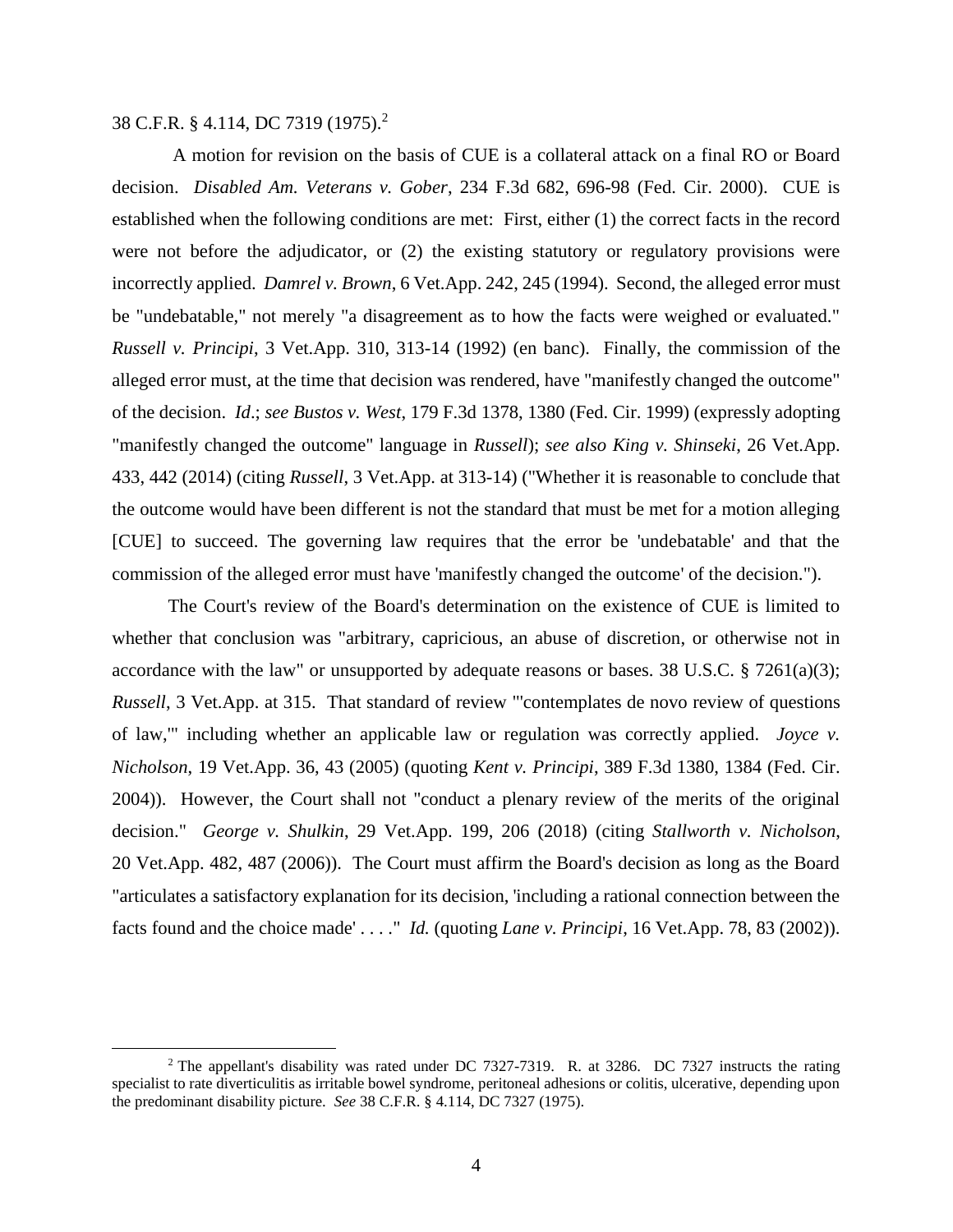#### B. The Parties' Arguments

The *pro se* appellant argues in an informal brief that the Board erred by noting that at the time of the March 2016 decision, he was still represented by David Anaise, M.D., J.D. Appellant's Informal Brief (Br.) at 1. The appellant contends that the Board and the RO did not review the full claims file, violating VA's duty to assist him with his claim. *Id.* at 1-2. The appellant also appears to argue that VA erroneously asserted in the appellant's medical records that a July 1975 proctoscopy was conducted although that examination did not occur. *Id.* at Appendix (App.) 2.

The Secretary responds that the Board properly denied the appellant's motion for CUE because the Board cited the applicable diagnostic provisions and discussed the applicable evidence of record at the time of the April 1976 Board decision. Secretary's Br. at 10. The Secretary contends that the Board's conclusion was not arbitrary, capricious, an abuse of discretion, or otherwise not in accordance with the law, because the Board addressed the appellant's allegations and found that they did not compel the conclusion to which reasonable minds could differ, that the result would not have been manifestly different but for the error, and that the appellant's assertions amounted to disagreement with the weighing of the evidence, not rising to CUE. *Id.* at 11. The Secretary argues that the appellant has failed to present evidence that it was undebatable that he met the requirements for a compensable rating under DC 7327-7319. *Id*. at 12. The Secretary argues that any error by the Board in failing to discuss older medical records is not CUE and is simply a disagreement with the weighing of the evidence. *Id.* at 14-15.

## C. Application of Law to Facts

### *1. Attorney Representation Before the Board*

Turning to the appellant's first argument before the Court, the Court acknowledges that the March 4, 2016, Board decision states that the appellant was being represented by David Anaise, M.D., J.D. R. at 2. But in its March 2, 2016, decision (which declined to address the appellant's motion for CUE, which the Board did address in its March 4 decision), the Board found that the appellant had been represented by a private attorney who withdrew representation in December 2014, and that the appellant had not since appointed a new representative. R. at 17; *see* R. at 79 (the appellant was unrepresented at the September 2015 Board hearing). Unrepresented litigants in the veterans benefits system are held to standards of pleading less stringent than the standard to which attorneys are held. *See Comer v. Peake*, 552 F.3d 1362, 1369-70 (Fed. Cir. 2009). Utilizing this more sympathetic standard, the Court interprets the appellant's argument to assert that the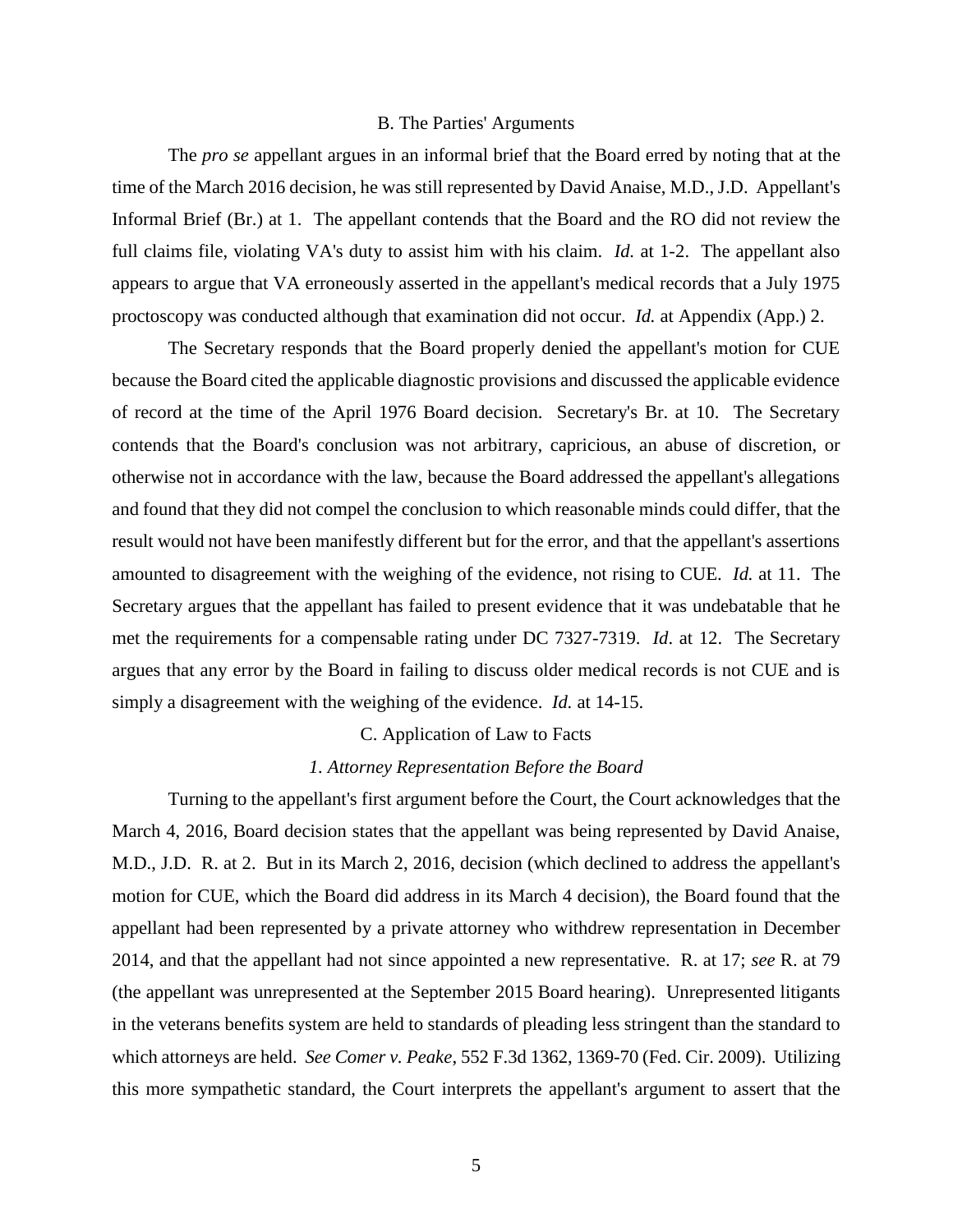Board erred in stating that he was represented at the time of the March 4, 2016, decision. *See*  Appellant's Informal Br. at 1. To the extent that the Board's assertion may have been erroneous, the evidence of record includes the Board's March 2, 2016, correct assertion that the appellant was unrepresented, *see* R. at 17, and the appellant has presented no evidence or argument that the March 4 error was prejudicial. *See* 38 U.S.C. § 7261(b)(2) (requiring the Court to take due account of the rule of prejudicial error); *Sanders v. Shinseki*, 556 U.S. 396, 409 (2009) (holding that harmless-error analysis applies to the Court's review of Board decisions and that the burden is on the appellant to show that he suffered prejudice as a result of VA error). The appellant has not met his burden to show that any prejudice resulted from this error. Accordingly, the Court holds that any error in the Board's notation of the appellant's representation was harmless.

# *2. Duty To Assist*

The appellant also argues that VA violated its duty to assist him with his claim when it did not review his entire claims file, and the April 1976 Board decision thus contained CUE. Appellant's Informal Br. at 1-2. The Board found in March 2016 that a violation of the duty to assist may not constitute CUE. R. at 10. The Board's decision was not arbitrary, capricious, an abuse of discretion, or otherwise not in accordance with the law, because the failure to fulfill the duty to assist may not constitute CUE. *See* 38 C.F.R. § 20.1403(d)(2) (2017) ("The Secretary's failure to fulfill the duty to assist" is not CUE); *see also Cook v. Principi*, 318 F.3d 1334, 1344-46 (Fed. Cir. 2002); *Disabled Am. Veterans*, 234 F.3d at 696; *King*, 26 Vet.App. at 438 (The breach of the duty to assist creates an "'incomplete rather than an incorrect record.'") (quoting *Caffrey v. Brown*, 6 Vet.App. 377, 384 (1994); *Roberts v. Shinseki*, 23 Vet.App. 416, 444 (2010); *Hyatt v. Nicholson*, 21 Vet.App. 390, 396 (2007). Additionally, the Board's findings were supported by an adequate statement of its reasons or bases for determining that the Board appropriately reviewed the evidence in April 1976. R. at 10-11. Thus, the Court finds the appellant's argument unpersuasive.

# *3. Fraudulent 1975 Examination*

Finally, the appellant argues that the Board erroneously stated that a proctoscopy was conducted. Appellant's Informal Br*.* at App. 2. The appellant more specifically alleges that the examination report was forged. *See id.* In the March 4, 2016, Board decision, the Board noted that the appellant had undergone a VA proctoscopic examination in July 1975 and discussed the examination report. R. at 8, 10. The Board found that the report included the appellant's name and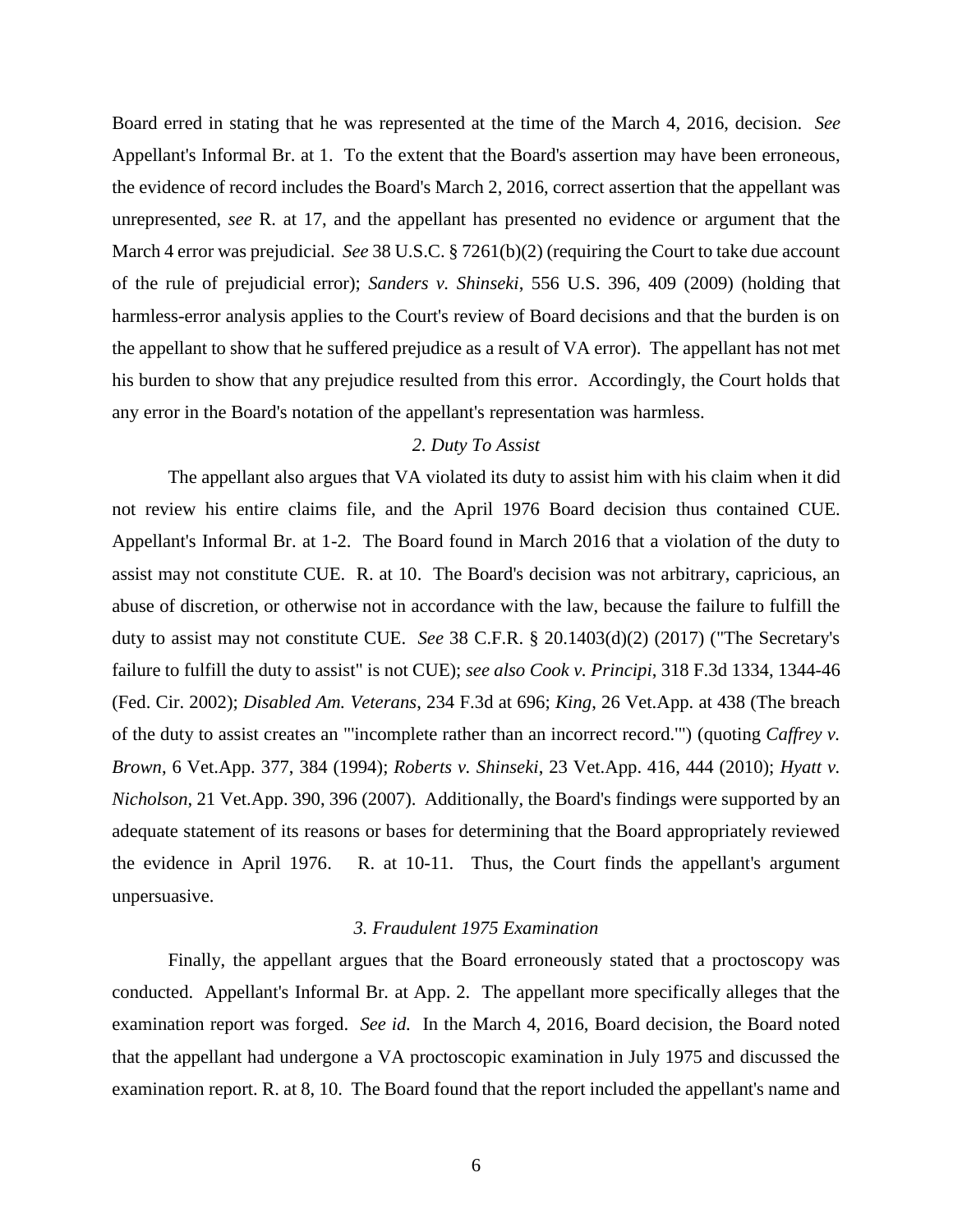claim number, appeared to belong to the appellant, and that the report did not appear to be forged. R. at 10. In the April 1976 Board decision that is the subject of the motion for revision based on CUE, in its summation of the evidence, the Board referred to the "normal" proctoscopic examination conducted in July 1975. R. at 3137. The record contains documentation of the July 1975 VA proctoscopic examination, after which the physician rendered a provisional diagnosis of diverticulosis of the colon with a history of spastic colon syndrome. R. at 3240.

First, the Court looks to whether the correct facts were not before the adjudicator or whether the statutory or regulatory provisions then existing were incorrectly applied. *Damrel*, 6 Vet.App. at 245. The appellant's argument centers on the alleged forgery of the July 1975 proctoscopic examination report. *See* Appellant's Informal Br. at App. 2. In the April 1976 decision, the Board made no factual findings on the veracity of the July 1975 examination report. *See* R. at 3135-39. Based in part on the July 1975 examination report, the Board found that the appellant's diverticulosis warranted a noncompensable rating because the appellant had no diverticula of the colon as shown by the most recent barium enema. R. at 3137, 3139. In the March 4, 2016, Board decision, the Board noted that the appellant had undergone a VA proctoscopic examination in July 1975 and discussed the examination report. R. at 8, 10. The Board found that the report included the appellant's name and claim number, appeared to belong to the appellant, and did not appear to be forged. R. at 10. The Board found that there was no evidence of forged documents. R. at 11. The Court holds that the 2016 Board decision is not arbitrary, capricious, an abuse of discretion, or otherwise not in accordance with the law or unsupported by an inadequate statement of reasons or bases. 38 U.S.C. § 7261(a)(3); *Russell*, 3 Vet.App. at 315. Accordingly, the appellant's argument fails as to this element.

Second, the Court looks to whether the alleged error is "undebatable," not merely "a disagreement as to how the facts were weighed or evaluated." *Russell*, 3 Vet.App. at 313-14. Again, the appellant has not presented any evidence that any of the Board's findings constitute "undebatable" error. *See* Appellant's Informal Br. at App. 2. The appellant therefore fails to show that any error was more than a mere disagreement with how the Board weighed the evidence. *See Owens v. Brown*, 7 Vet.App. 429, 433 (1995) ("It is the responsibility of the [Board], not [the] Court, to assess the credibility and weight to be given to evidence."). For this reason, the appellant's argument also fails as to this element.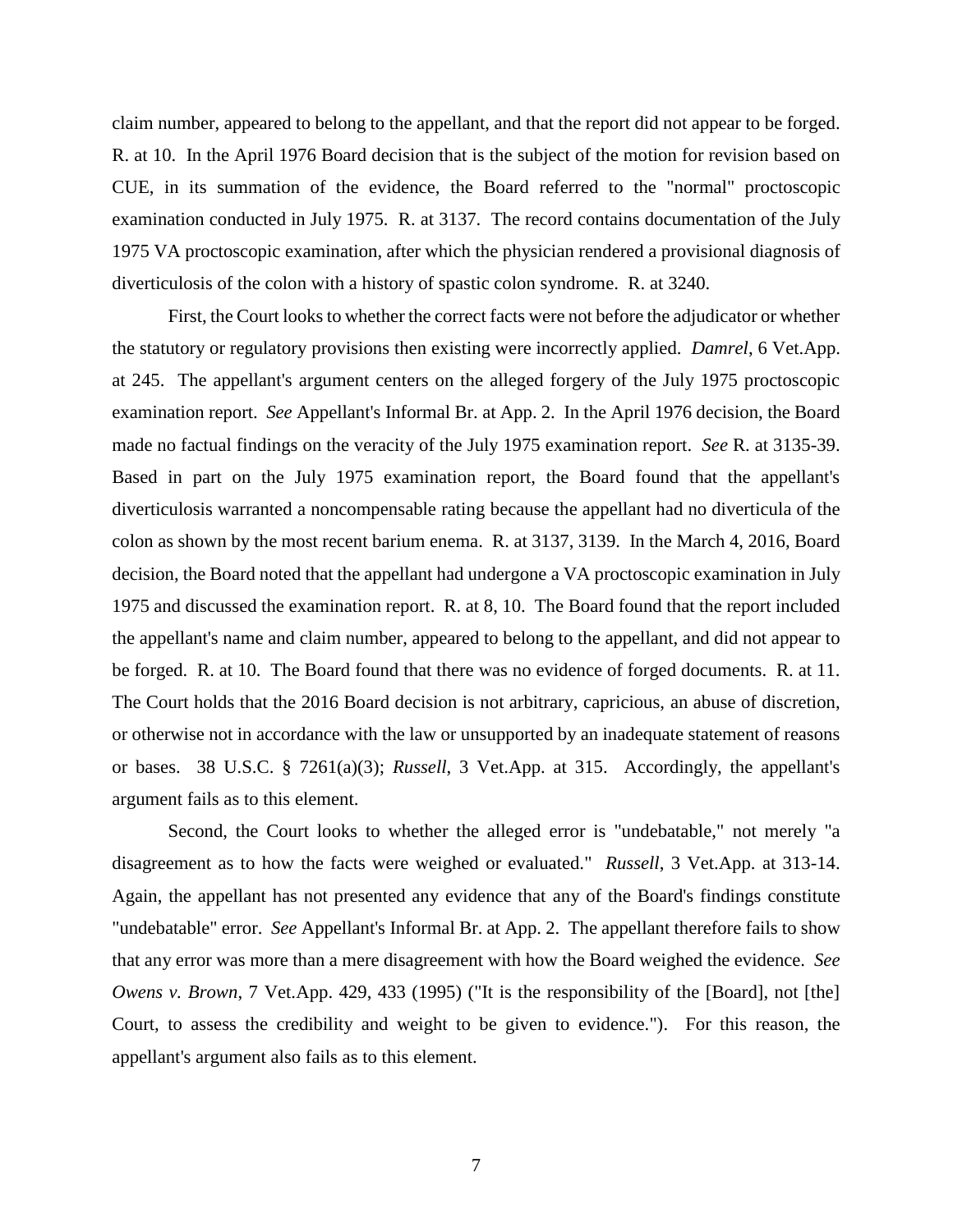Finally, the Court looks to whether the alleged error "manifestly changed the outcome" of the April 1976 Board decision when that decision was made. *Russell*, 3 Vet.App. at 313-14. The Board concluded in April 1976 that the appellant's diverticulosis did not warrant an increased (compensable) rating. R. at 3139. The appellant has not made any argument that he is entitled to a compensable disability rating for diverticulosis; rather, the appellant asks the Court to order "[j]ail time on the charge of [c]onspiracy." Appellant's Informal Br. at 3. The appellant has not presented any evidence or argument that the Board's finding had any manifest change in the outcome of the Board's April 1976 decision. The appellant's argument also fails as to this element.

## *4. Other Matters*

In his 2004 motions alleging CUE, the appellant argued that the 1976 Board committed CUE in its consideration of a September 2000 compensation and pension examination and that the records did not contain his complaints of pain in his rectum. R. at 2653-54. The appellant alleged CUE in the "malpra[c]tice" of a physician connected to the September 2000 examination and to a January 1999 VA examination. R. at 2654. The appellant asserted that he had requested a "full and clear copy" of his file in January 2001 and had not yet received the copy. R. at 2738.

The appellant did not raise these issues in his brief before the Court. This Court, like other appellate courts, may exercise its discretion not to address arguments not raised in the initial briefs. Accordingly, the Court declines to address the arguments that the Board did not undertake and will not address this matter further.<sup>3</sup> *See Pederson v. McDonald*, 27 Vet.App. 276, 283 (2015); *Breeden v. Principi*, 17 Vet.App. 475, 478 (2004).

#### **III. CONCLUSION**

For the foregoing reasons, the March 4, 2016, Board decision is AFFIRMED.

 $\overline{a}$ 

GREENBERG, *Judge, dissenting*: I dissent. The appellant, Victor W. Abbott, appeals pro se a March 4, 2016, Board of Veterans' Appeals (Board) decision that found that there was no clear

<sup>&</sup>lt;sup>3</sup> Although the Court has jurisdiction to consider the Board's failure to address a pending issue, as noted above, the appellant did not raise this in his initial brief before the Court, failing to satisfy even the liberal standard for pro se pleadings at the Court. *See Godfrey v. Derwinski*, 2 Vet.App. 352, 357 (1992) (citing *Smith v. Derwinski*, 2 Vet.App. 137, 141 (1992)); *see also March v. Brown*, 7 Vet.App. 163, 169 (1994) (liberally reading a pro se appellant's application for attorney's fees to determine that the appellant alleged that the position of the Secretary was not substantially justified); *In re Quigley*, 1 Vet.App. 1 (1990) (liberally construing a letter from a pro se litigant to be a petition for extraordinary relief).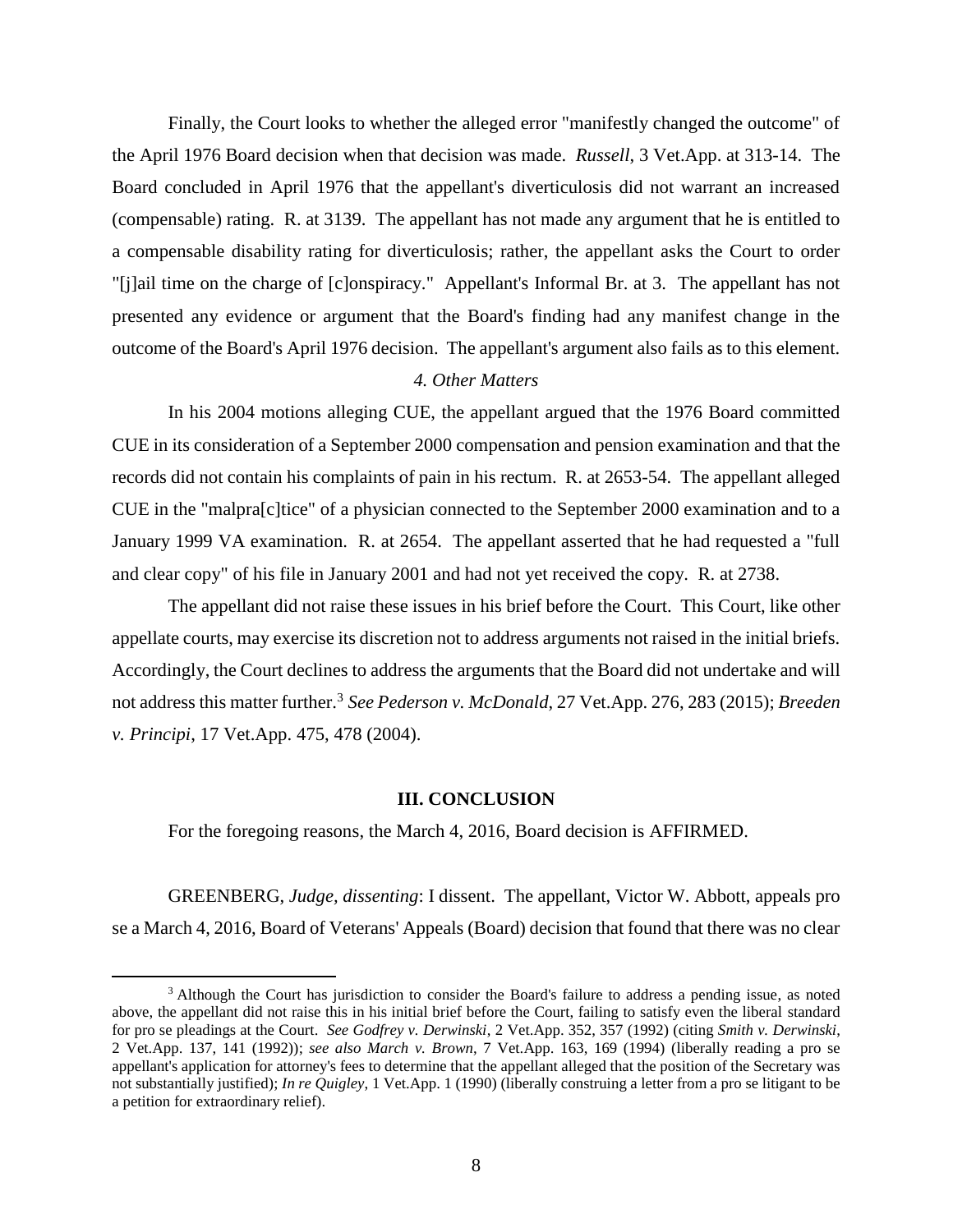and unmistakable error (CUE) in an April 21, 1976, Board decision that denied an increased disability rating for service-connected diverticulitis of the colon. Record (R.) at 2-11. The Court should reverse the Board's March 2016 decision and remand the matter for VA to reinstate a 30% disability rating, effective August 1, 1975, for diverticulitis of the colon.

I.

The appellant is a Vietnam Veteran who served on active duty as a nuclear power electronics technician in the U.S. Navy from October 1961 to June 1965 and from November 1966 to February 1973. R. at 3018-19, 316-17 (DD Forms 214). In January 1972, the appellant was hospitalized following an attack of acute diverticulitis. R. at 3310.

In July 1973, the regional office (RO) granted the appellant service connection for "diverticulitis of colon with history of spastic colon syndrome" and was awarded a 30% disability rating. R. at 3286-91. The rating decision states: "Current examination shows that since episode of acute diverticulitis in [January] 1972 veteran has been having severe heartburn; no dysphagia. He has frequent episodes of non-bloody diarrhea. Report indicates that rectal [polyp] was removed."<sup>4</sup> R. at 3290.

During an April 1975 "routine future examination," an examiner observed that the appellant "[showed] not the slightest sign of poor nutrition," and found the appellant's gastrointestinal series and blood sugar normal. R. at 3238.

 In May 1975, the RO reduced the appellant's rating from 30% to 0%, finding that his symptoms no longer warranted a compensable evaluation. R. at 3225. The appellant appealed this determination. R. at 3217, 68-69.

A private examiner administered a barium enema with air contrast on the appellant in June 1975, which revealed a normal colon with no diverticula or "undue fluoroscopic evidence of bowel irritability." R. at 3239. A February 1976 statement from the appellant's accredited representative reflects that the appellant continued to have "frequent episodes of diarrhea and pain." R. at 3146.

On April 21, 1976, the Board relied on the April 1975 "future examination" and June 1975 private examiner's findings to determine that "[e]ntitlement to an increased rating for diverticulosis of the colon has not been established." R. at 3139. The Board stated that

 $\overline{a}$ 

<sup>4</sup> The regional office also granted service connection for a rectal polyp with a noncompensable disability rating. R. at 3291.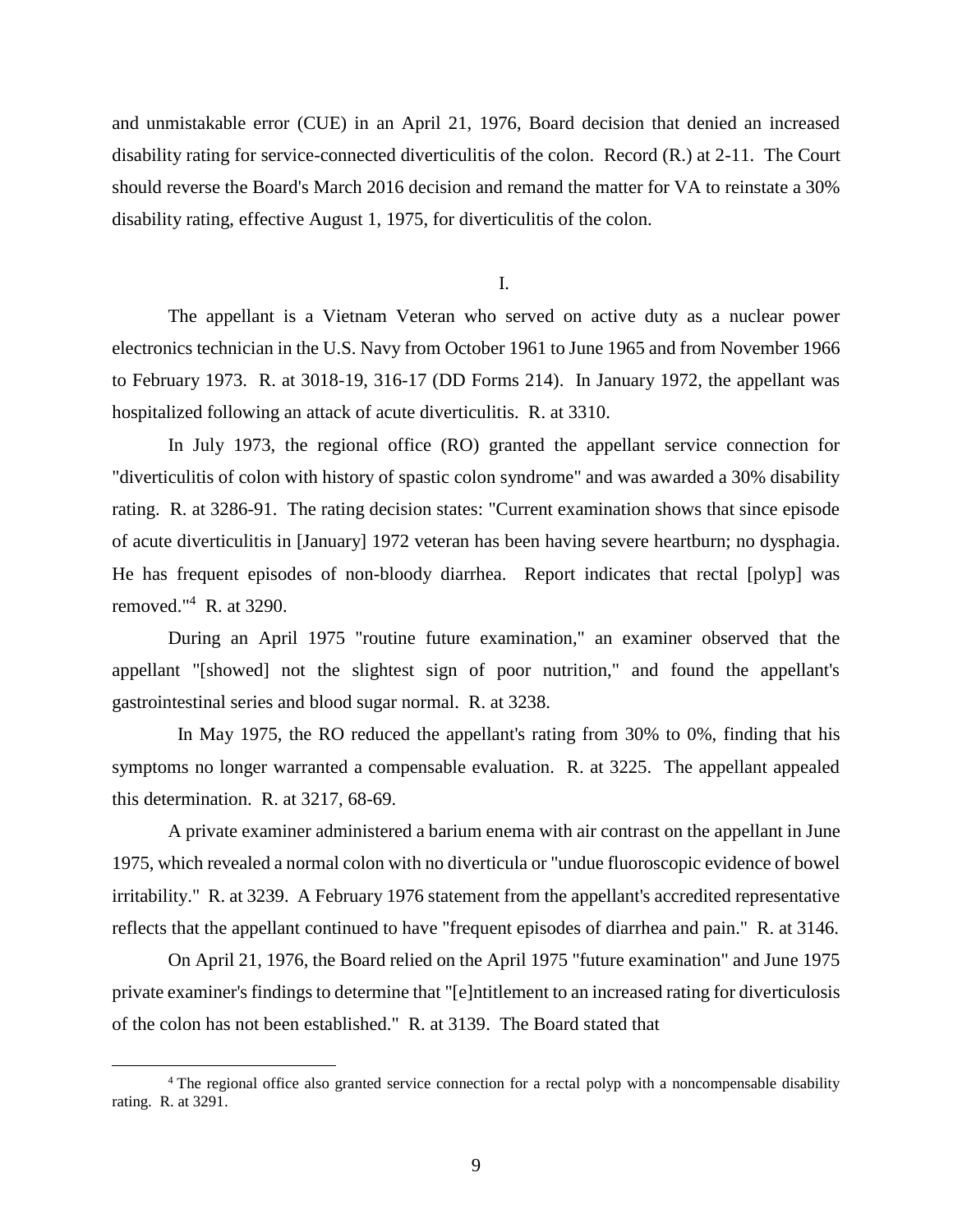[i]n order to receive a compensable rating for the veteran's service-connected abnormality of his digestive system, in addition to merely subjective complaints. In this regard, in the absence of any showing of diverticula upon the recent barium enema, the Board is of the opinion that his noncompensable evaluation is commensurate with the clinical data.

R. at 3139. The Board did not address the applicability of 38 C.F.R. § 3.344(a).

In March 2004, the appellant filed a motion alleging CUE in this decision. *See* R. at 2652-

55, 2738-39.

In March 2016, the Board issued the decision on appeal where it found that there was no CUE in the April 21, 1976, Board decision. R. at 2-11. In reaching this conclusion the Board stated:

The April 1976 Board decision notes that the appeal stems from the May 1975 reduction of the rating for diverticulosis and considered whether an increase was warranted. The Veteran was notified of the reduction and it was not effective until 60 days following notification. There is no indication that the outcome would have been different if the Board had specifically considered the propriety of the reduction as opposed to whether a compensable rating was warranted.

R. at 10. The Board further found that "[t]o the extent that the [v]eteran asserts he continued to experience vomiting and diarrhea and that the evidence supported a compensable rating, his arguments amount to no more than disagreement with how the facts were weighed (i.e., subjective complaints versus objective findings) and does not rise to the level of CUE." R. at 11.

## II.

The applicable diagnostic code (DC) for diverticulitis provided:

| Severe, diarrhea, or alternating diarrhea and constipation with  | 30%   |
|------------------------------------------------------------------|-------|
| more or less constant abdominal distress                         |       |
| Moderate, frequent episodes of bowel disturbance with abdominal  | 10%   |
| distress                                                         |       |
| Mild, disturbances of bowel function with occasional episodes of | $0\%$ |
| abdominal distress                                               |       |

# 38 C.F.R. § 4.114, DC 7319 (1975)<sup>5</sup>.

 $\overline{a}$ 

In April 1976, the VA regulation addressing the reductions of disability ratings required adjudicators to

 $5$  DC 7327 instructs the rating specialist to rate diverticulitis as irritable bowel syndrome, peritoneal adhesions or colitis, ulcerative, depending on the predominant disability picture. *See* 38 C.F.R. § 4.114, DC 7327 (1975).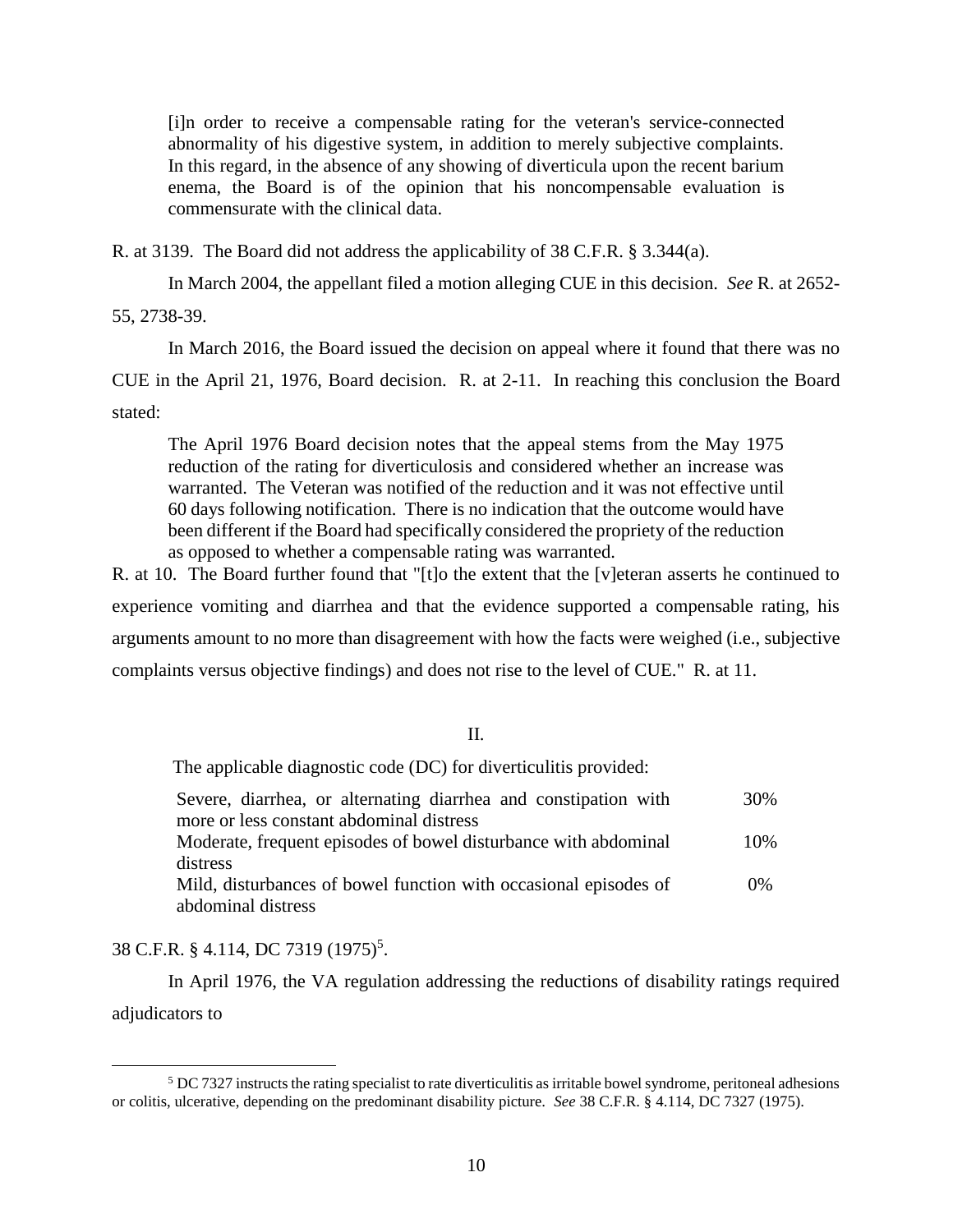handle cases of medical findings or diagnosis, so as to produce the *greatest degree* of stability of disability evaluations consistent with the laws and Veterans Administration regulations governing disability compensation and pension. It is essential that the entire record of examinations and the medical-industrial history be reviewed to ascertain whether the recent examination is full and complete. . . *Examinations less full and complete than those on which payments were authorized and continued will not be used as a basis of reduction*. Ratings on account of diseases subject to temporary improvement . . . will not be reduced on any one examination, except in those instances where all the evidence of record clearly warrants the conclusion that sustained improvement has been demonstrated. Moreover, though material improvement in the physical . . . condition is clearly reflected the rating agency will [consider] whether the evidence makes it reasonably certain that the improvement will be maintained under the ordinary conditions of life.

### 38 C.F.R. § 3.344(a)(1975) (emphasis added).

A motion for revision on the basis of CUE is a collateral attack on a final RO or Board decision. *Disabled Am. Veterans v. Gober*, 234 F.3d 682, 696-98 (Fed. Cir. 2000). CUE is established when the following conditions are met: First, either (1) the correct facts in the record were not before the adjudicator, or (2) the statutory or regulatory provisions in existence at the time were incorrectly applied. *Damrel v. Brown*, 6 Vet.App. 242, 245 (1994). Second, the alleged error must be "undebatable," not merely "a disagreement as to how the facts were weighed or evaluated." *Russell v. Principi*, 3 Vet.App. 310, 313-14 (1992) (en banc). Finally, the commission of the alleged error must have "manifestly changed the outcome" of the decision being attacked on the basis of CUE at the time that decision was rendered. *Id*.; *see Bustos v. West*, 179 F.3d 1378, 1380 (Fed. Cir. 1999) (expressly adopting "manifestly changed the outcome" language in *Russell*); *see also King v. Shinseki*, 26 Vet.App. 433, 442 (2014) (citing *Russell*, 3 Vet.App. at 313-14) ("Whether it is reasonable to conclude that the outcome would have been different is not the standard that must be met for a motion alleging [CUE] to succeed. The governing law requires that the error be 'undebatable' and that the commission of the alleged error must have 'manifestly changed the outcome' of the decision.").

The Court's review of the Board's determination on the existence of CUE is limited to whether that conclusion was "arbitrary, capricious, an abuse of discretion, or otherwise not in accordance with the law" or unsupported by adequate reasons or bases. 38 U.S.C.  $\S$  7261(a)(3); *Russell*, 3 Vet.App. at 315. That standard of review "'contemplates de novo review of questions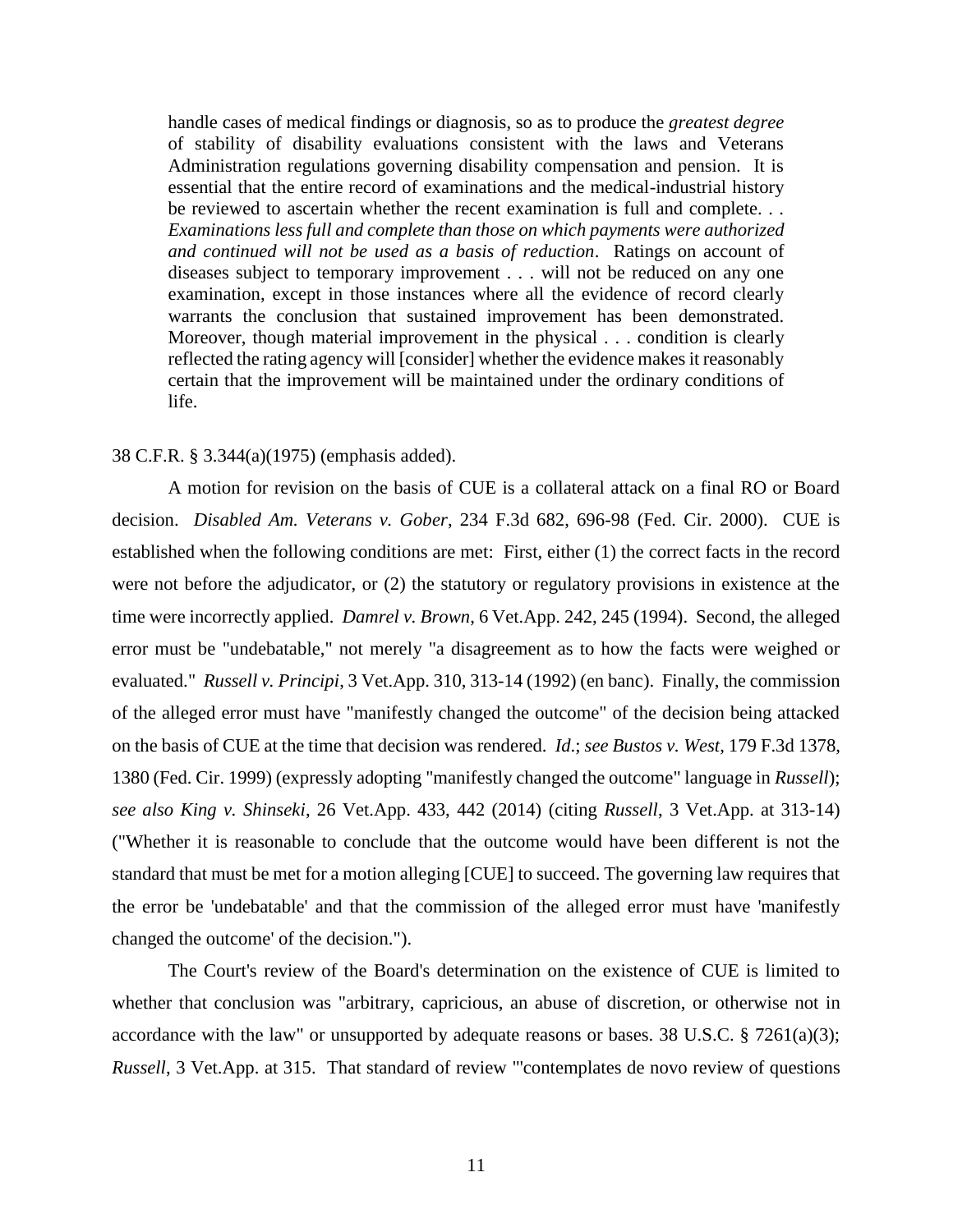of law,'" including whether the Board correctly applied law or regulation. *Joyce v. Nicholson*, 19 Vet.App. 36, 43 (2005) (quoting *Kent v. Principi*, 389 F.3d 1380, 1384 (Fed. Cir. 2004)).

Generally, an appeal from a rating reduction action is a claim as to whether the reduction was proper, not whether the veteran is entitled to an increased rating. *See Dofflemyer v. Derwinski*, 2 Vet.App. 277, 279-80 (1992). When the issue is whether the RO is justified in reducing a veteran's protected rating, the Board is required to establish, by a preponderance of the evidence and in compliance with 38 C.F.R. § 3.344, that a rating reduction is warranted. *Brown v. Brown*, 5 Vet.App. 413, 421 (1993). Therefore, if a Board decision purports to affirm an RO's rating reduction decision, but does so only on the basis that increased compensation is not warranted, without consideration of the proper rating reduction regulations, the Board decision is not in accordance with law and the rating is void ab initio. *Id.*; *see also Kitchens v. Brown*, 7 Vet.App. 320 (1995).

In *Sorakubo v. Principi*, 16 Vet.App. 120 (2002), the Court applied *Dofflemyer*, *Kitchens*, and *Brown* in the context of CUE. The Court found that, because the parties agreed that the prior Board did not apply the provisions of § 3.344(c), the prior Board's decision was void ab initio and the Board's determination that there was no CUE in the earlier decision was, on its face, "not in accordance with law and must be reversed." 16 Vet.App. 120, 124 (2002) (citing 38 U.S.C. § 7261(a)(3)(A); *Dofflemyer*, 2 Vet.App. at 282). Although *Sorakubo* addressed a case where the provisions of § 3.344(c) applied, whether the same reasoning applies to § 3.344(a) is a matter of first impression.

The Court should have held that a failure to apply  $\S 3.344(a)$  may form the basis of CUE in the context of a rating reduction decision. A claimant must still establish that the commission of the alleged error must have "manifestly changed the outcome" of the decision being attacked. *See Russell*, 3 Vet.App. at 313-14. Here, the appellant has met that burden.

#### III.

I conclude that the Board's determination that there was no CUE in the April 21, 1976, Board decision was arbitrary, capricious, an abuse of discretion or otherwise not in accordance with law. 38 U.S.C. § 7261(a)(3); *Russell*, 3 Vet.App. at 315. Although the Board found that the April 1976 Board's treatment of the appellant's claim as an increased rating as opposed to